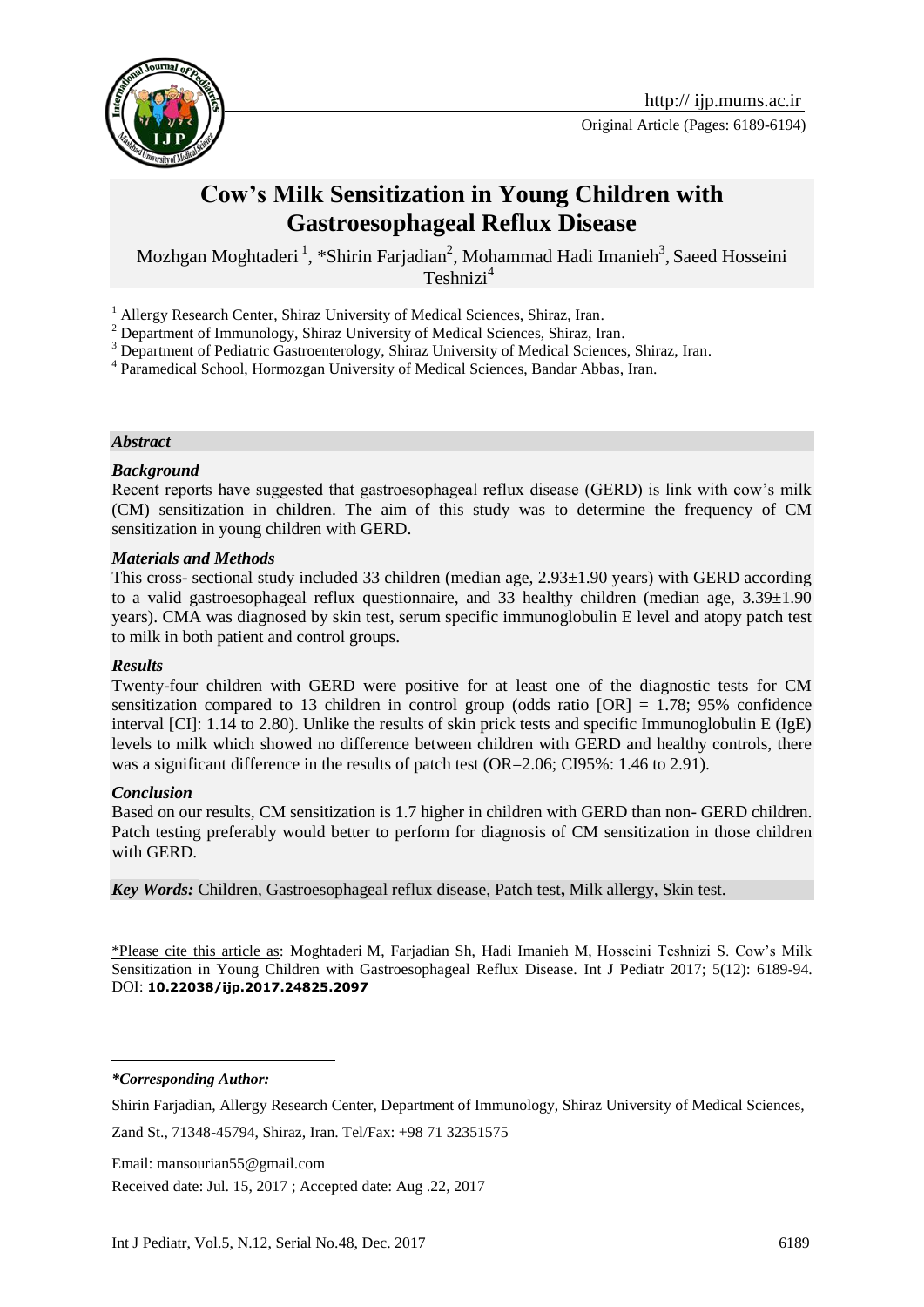# **1- INTRODUCTION**

 Gastroesophageal reflux disease (GERD) is usually caused by a failure of the lower esophageal sphincter and reverts of gastric content into the esophagus which affects children of all ages (1, 2). Gastroesophageal reflux is classified as physiologic and pathologic reflux or GERD, GERD is associated with symptoms such as, failure to thrive, feeding or sleeping problems, chronic respiratory disorders, esophagitis and apnea (3-5). For most of the typical GERD, history taking using a standard questionnaire (6) and physical examination is usually adequate to reach the diagnosis (7). Additional tests like contrast radiographic study, esophageal PH monitoring, endoscopy and intraluminal impedance can be helpful for diagnosis of GERD, too (8); empirical anti-reflux therapies, using a time- limited trial of high dose proton pump inhibitor, is a cost effective strategy for diagnosis of GERD (9) . Cow's milk allergy (CMA) is the most common food allergy among young children, because cow's milk represents the first foreign proteins introduced into infants' diet (10).

Children with CMA may manifest dermatological, gastrointestinal and respiratory symptoms (11). Immunoglobulin E- mediated and/or nonimmunoglobulin E- mediated mechanisms may be implicated in hypersensitivity reaction to milk. The double- blind, placebo- controlled food challenge is usually considered as gold standard diagnostic test for CMA, however, it is time consuming, resource- intensive, and may induce anaphylaxis (12, 13). Thus alternative diagnostic tests like skin prick test (SPT), serum specific – immunoglobulin E (sIgE), and atopy patch test (APT) to milk are also suggested (14, 15). Both GERD and CM sensitization are common among gastrointestinal disturbances in infancy and childhood.

There is some evidence that suggest a relationship between GERD and CM sensitization, because both have similar clinical presentation and their symptoms are often self- limited (16). This study was designed to identify the frequency of milk sensitization using skin prick test, serum specific –IgE and atopy patch test in young children with GERD.

# **2- MATERIALS AND METHODS**

# **2-1. Study design and population**

 This cross-sectional study was performed on 33 children with GERD aged up to 6 years who referred to Namazee Allergy Clinic, affiliated with Shiraz University of Medical Sciences, Southwestern Iran, during 2016. GERD was defined using Infant Gastroesophageal Reflux Questionnaire I- GERQ (7) which was completed with the help of parent. Thirty- three unrelated healthy children with no history of symptoms for GERD and matched for age and gender were randomly selected as a control group among children referring to the orthopedic clinic.

# **2-2. Inclusion and exclusion criteria**

Patients with esophageal atresia, anatomical malformation, children who were under treatment with antihistamines and medications with effect on lower esophageal sphincter were excluded.

### **2-3. Ethical consideration**

After approval of the study protocol by the Ethics Committee of our university (ID number: EC-895100), informed consent was obtained from children's parents in both groups.

### **2-4. Questionnaire**

Demographic information of children including age, gender, and family history of atopy was collected. A complete record of breast fed or fed a formula containing cow's milk was also obtained; each child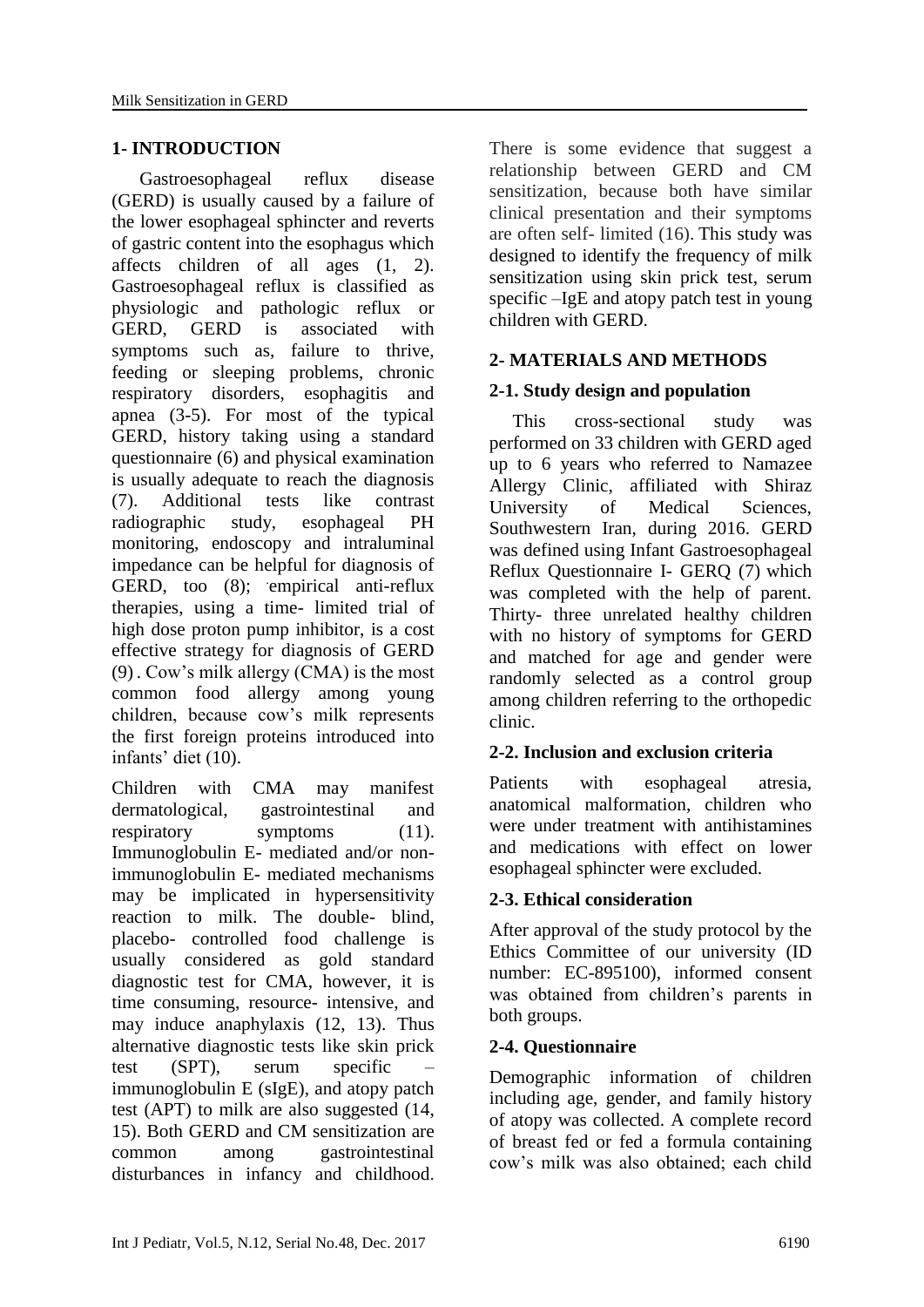who fed at least for six months with breast was classified as exclusive breast feed.

# **2-5. Skin prick test**

SPTs were done for all children with standard commercial extracts of milk (Greer, Lenoir, NC, USA). Histamine (10 mg/mL) and saline were used as positive and negative controls, respectively. The results of the skin tests were examined after 15 min and considered positive when the wheal was 3 mm greater in diameter than the negative control. Topical corticosteroids were stopped 1 day before the skin test. None of the patients was taking systemic corticosteroids.

# **2-6. Serum specific –IgE**

Serum specific IgE (sIgE) levels to milk were measured with an enzyme-linked immunosorbent assay according to the manufacturers' instructions (Astra Biotech, Testkit Zur, Germany). Serum sIgE titers at levels ≥ 0.35 kAU/L were considered positive and were divided into 4 groups. Very low group had milk -specific IgE levels ranging from 0.36 to 0.71 kAU/ L; low group had milk specific IgE levels from 0.72 to 3.59 kAU/L; medium had IgE levels from 3.6 to 17.99 kAU/L; and high had specific IgE levels from  $\geq$  18.00 kAU/L based on the manufacturers' instructions and Sampson study (17) .

# **2-7. Atopy patch test**

On the morning of the APT, 300 mg of milk powder was mixed with 0.2 ml of isotonic saline to make porridge and about 20 mg of this porridge using by Finn chamber (Epitest Ltd Oy Tuusula, Finland) on scanpor tapes was applied on the upper back of each children. Application sites were checked after 20 minutes for immediate reaction. The occlusion time of patch test was 48 hours. The evaluation was done 72 hours after attaching the patch tests. No reaction and redness without induration were regarded negative and redness with palpable induration was marked as positive reaction. All tests were prepared and applied by the same nurse and all reactions were classified by the expert allergist.

# **2-8. Data Analyses**

Continuous variables were expressed as mean  $\pm$  standard deviation (SD). Discrete variables were reported as frequency and percentage. Using t-test to compare mean of two groups, and Chi-square test to assess association between two categorical variables were done. Data was analyzed using SPSS 16.0 software, and  $P < 0.05$ was considered statistically significant at 95% confidence interval (CI).

# **3- RESULTS**

 Thirty- three children with GERD (23 boys, 10 girls), aged 6 months to 6 years (mean age  $2.93\pm1.90$  years) and 33 healthy children (21 boys, 12 girls), aged 1 to 6 years (mean age 3.39±1.90 years) were included in the study. Twenty- four (73%) patients were positive to at least one of the diagnostic tests for CMA compared to 13  $(39\%)$  in control group (odds ratio  $[OR] =$  $1.78$ ;  $95\%$  CI= 1.14 to 2.80).

The results of positive SPT to milk extract were five in children with GERD vs. one in control. ( $p = 0.08$ ). There was no statistically significant difference between the two groups in the serum levels of sIgE to milk. The range of specific sIgE levels to milk in the patient and control groups are shown in **Table.1**.

Patch test was positive in 6 children with GERD, and none of control showed positive reaction ( $p=$  0.01, OR=2.06;  $95\%$ CI= 1.46 to 2.91). Of five children with GERD and positive SPT, all showed low serum levels of sIgE to milk (0.72- 3.59 kAU/L). Just one patient was simultaneously positive for SPT, APT and had 2.02 kAU/L sIgE to milk. None of the tested individuals show an irritation reaction after using APT.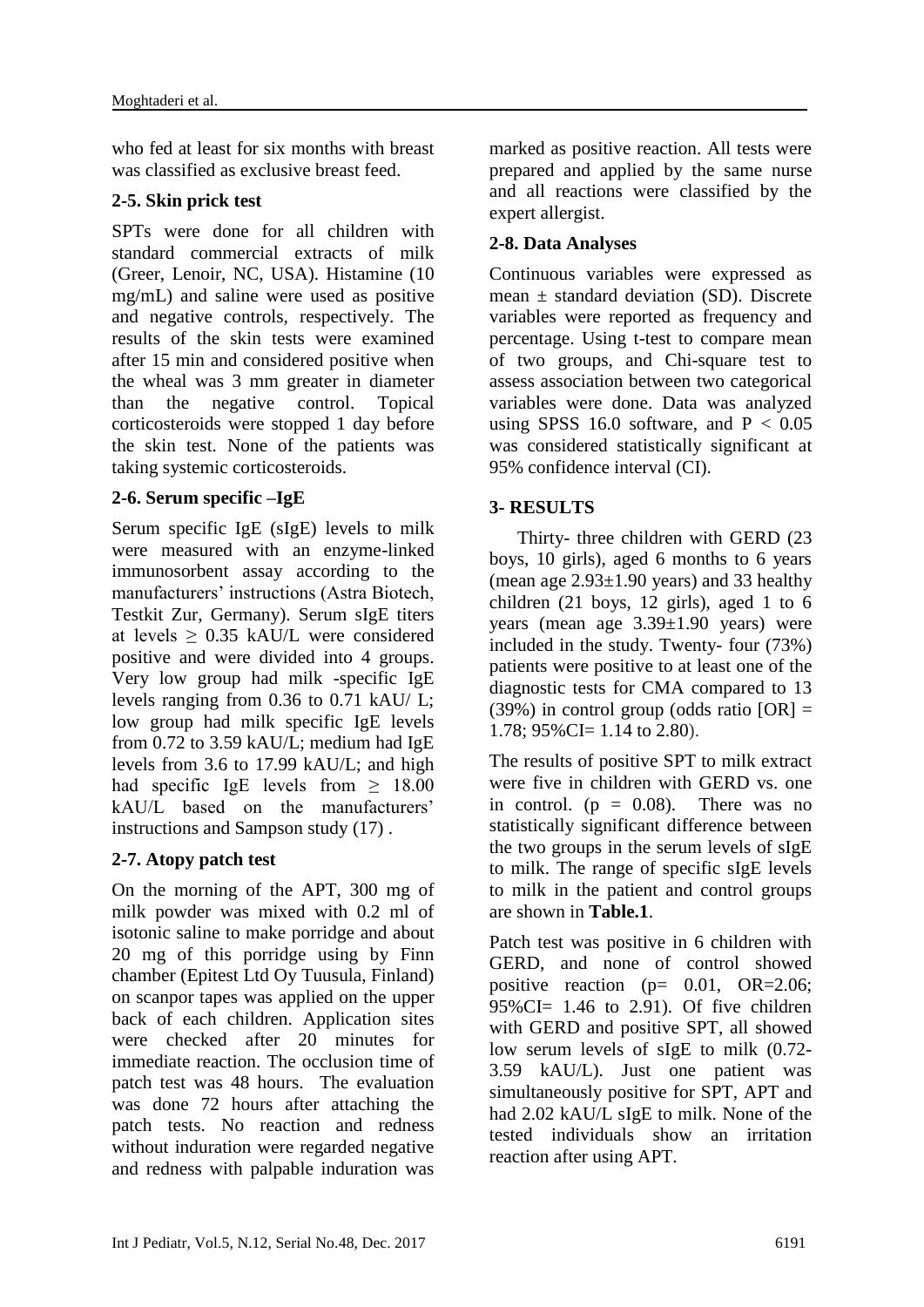The number of children with exclusive breast feeding was the same in both groups (23 children). Twenty- two patients (67%) had positive family history for atopy while four children (12%) in control group  $(p<0.01)$ .

**Table-1: S**pecific IgE levels to milk in children with GERD and healthy controls

| Specific IgE levels to milk         | Patients with GERD<br>Number $(\%)$ | Control<br>Number $(\%)$ |
|-------------------------------------|-------------------------------------|--------------------------|
| Very low (0.36-0.71 kAU/L)          | 3(93%)                              | 6(18%)                   |
| Low $(0.72 - 3.59 \text{ kAU/L})$   | 9(27%)                              | 7(21%)                   |
| Medium $(3.60-17.99 \text{ kAU/L})$ | $\Omega$                            | $\theta$                 |
| High $(\geq 18.00 \text{ kAU/L})$   | $\theta$                            | $\overline{0}$           |

GERD: Gastroesophageal reflux disease; IgE: Immunoglobulin E.

# **4- DISCUSSION**

 The purpose of this study was to determine whether the frequency of CMA was higher in young children with GERD. Current data indicate CMA is 1.7 higher in children with GERD than non- GERD children ( $p = 0.005$ ). Prior research has found that the CMA was diagnosed in one third of the pediatric patients with signs and symptoms of GERD (16). Two other researches separately have reported a high prevalence of CMA (30% and 42%) in patients with GERD (18, 19). There are also some data which show the higher risk of CMA in children with GERD (20, 21).

Sensitization to milk has been shown by SPT and serum sIgE that these tests are considered as diagnostic tools for immediate type hypersensitivity reaction to milk. In this study, the results of SPT and sIgE to milk were mainly negative, so that non- IgE mediated reactions are thought to be responsible. In this regard, Korean children with silent GERD showed no difference with non-GERD based the presence of serum IgE to milk (22). However, it is also possible that SPT and sIgE not positive early in life (23). Non-IgE- mediated reactions to milk result from activation of other immunological pathways such as T- cell mediated responses, and APT has been reported as a

diagnostic tool with high predictive capacity for late- phase allergic reaction (24). Moreover, APT is a valuable test in the diagnosis of food allergy in children with atopic dermatitis (25). Based on APT, our results showed twice high rate of CMA in patients with GERD than control. Cudowska and Kaczmarski showed that parallel SPT, sIgE and APT enhance the sensitivity to 92%, and specificity to 89% in diagnosis of GERD (26). Despite suggesting diagnostic tests, the current clinically valid method to demonstrate food allergy is still elimination and challenge with the suspected food (12). To prevent unnecessary milk elimination in children diet, Yukselen and Celtik (27), recently recommended a combination of oral food challenge and three previous mentioned tests for diagnosis of cow's milk allergy.

The results of this study showed that 39% of non- GERD children without CMA had high titers of sIgE. Similarly, a study showed high levels of sIgE in 25% of children without milk allergy (28). It is clear that high antibody titer is in favor for sensitization and having allergy need to development of allergy symptoms. In this study, family history of allergy was positive in 67% of the patients with GERD and 12% of the control. In contrast to this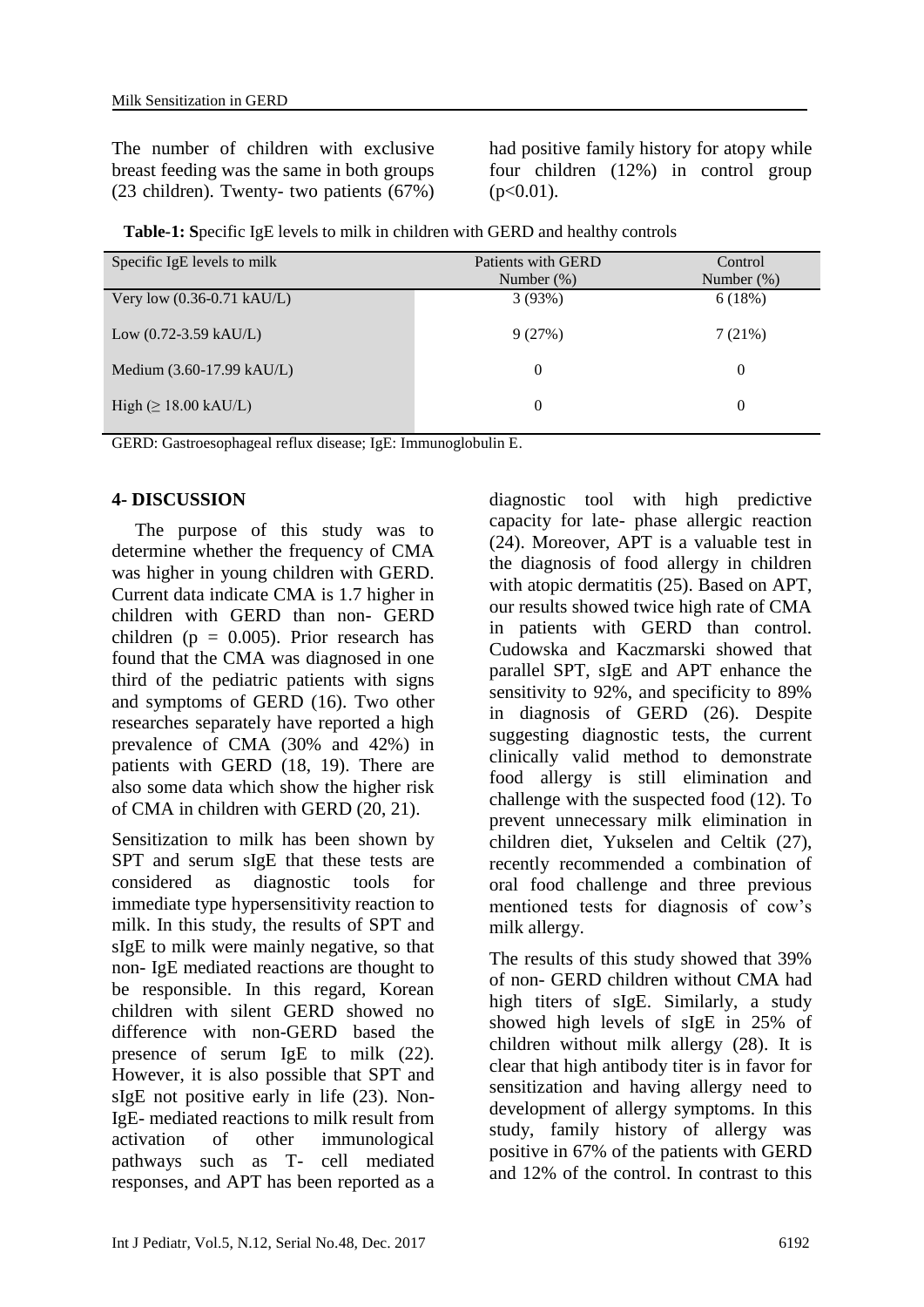result, Yuksel et al. (29) found that GERD was significantly more common in nonatopic children with asthma-like airway disease compared to the controls. Because CMA is one of the causes of GERD and this disease may form by other reasons which subsequently may lead to asthmalike manifestations even in non-atopic patients. In addition to small size of target group as the main limitation of our study, we did our diagnosis just using Infant Gastroesophageal Reflux Questionnaire I-GERQ (7), although it is a standard questionnaire, intraluminal impedance is more accurate. We also did not do open challenge or double-blind, placebocontrolled challenge for cow's milk for the detection of patients with milk allergy.

# **5- CONCLUSION**

 Based on our results, CM sensitization is 1.7 higher in children with GERD than non- GERD children. Patch testing preferably would better to perform for diagnosis of CM sensitization in those children with GERD.

### **6- CONFLICT OF INTEREST**

No conflict of interest was declared by the authors.

### **7- ACKNOWLEDGMENT**

The authors declared that this study has received financial support by a grant from Shiraz University of Medical Sciences (ID number: 89-5100).

### **8- REFERENCES**

1. Mousa H, Hassan M. Gastroesophageal Reflux Disease. Pediatr Clin North Am. 2017; 64(3):487-505.

2. Mikami DJ, Murayama KM. Physiology and pathogenesis of gastroesophageal reflux disease. Surg Clin North Am. 2015; 95:515-25.

3. Rybak A, Pesce M, Thapar N, Borrelli O. Gastro-Esophageal Reflux in Children. Int J Mol Sci. 2017 1; 18(8). pii: E1671. doi: 10.3390/ijms18081671.

DeVault KR, Castell DO; American College of Gastroenterology. Updated guidelines for the diagnosis and treatment of gastroesophageal reflux disease. Am J Gastroenterol. 2005; 100:190-200.

5. [Kianifar H,](https://www.scopus.com/authid/detail.uri?authorId=29067925900&eid=2-s2.0-84908247473) [Ahanchian H,](https://www.scopus.com/authid/detail.uri?authorId=21833701600&eid=2-s2.0-84908247473) [Grover Z,](https://www.scopus.com/authid/detail.uri?authorId=16301181100&eid=2-s2.0-84908247473) [Jafari](https://www.scopus.com/authid/detail.uri?authorId=55442873400&eid=2-s2.0-84908247473)  [S,](https://www.scopus.com/authid/detail.uri?authorId=55442873400&eid=2-s2.0-84908247473) [Noorbakhsh Z,](https://www.scopus.com/authid/detail.uri?authorId=56222140900&eid=2-s2.0-84908247473) [Khakshour A,](https://www.scopus.com/authid/detail.uri?authorId=55550328600&eid=2-s2.0-84908247473) et al. Synbiotic in the management of infantile colic: A randomised controlled trial. [Journal of](https://www.scopus.com/sourceid/15108?origin=recordpage)  [Paediatrics and Child Health](https://www.scopus.com/sourceid/15108?origin=recordpage) 2014; 50(10):801-5.

6. Badillo R, Francis D. Diagnosis and treatment of gastroesophageal reflux disease. World J Gastrointest Pharmacol Ther. 2014 6; 5(3):105-12.

7. Orenstein SR, Shalaby TM, Cohn JF. Reflux symptoms in 100 normal infants: diagnostic validity of the infant gastroesophageal reflux questionnaire. Clin Pediatr (Phila). 1996; 35(12):607-14.

8. Henry MA. Diagnosis and management of gastroesophageal reflux disease. Arq Bras Cir Dig. 2014; 27:210-15.

9. Cucchiara S, Minella R, Campanozzi A, Salvia G, Borrelli O, Ciccimarra E, et al..Effects of omeprazole on mechanisms of gastroesophageal reflux in childhood. Dig Dis Sci 1997; 42: 293-99.

10. Kansu A, Yüce A, Dalgıç B, Şekerel BE, Çullu-Çokuğraş F, Çokuğraş H. Consensus statement on diagnosis, treatment and followup of cow's milk protein allergy among infants and children in Turkey. Turk J Pediatr. 2016; 58(1):1-11.

11. Mousan G, Kamat D. Cow's Milk Protein Allergy. Clin Pediatr (Phila). 2016; 55(11):1054-63.

12. Dupont C. Diagnosis of cow's milk allergy in children: determining the gold standard? Expert Rev Clin Immunol. 2014; 10:257-67.

13. Kneepkens CM, Meijer Y. Clinical practice. Diagnosis and treatment of cow's milk allergy. Eur J Pediatr. 2009; 168: 891-96.

14. Ahlstedt S, Holmquist I, Kober A, Perborn H. Accuracy of specific IgE antibody assays